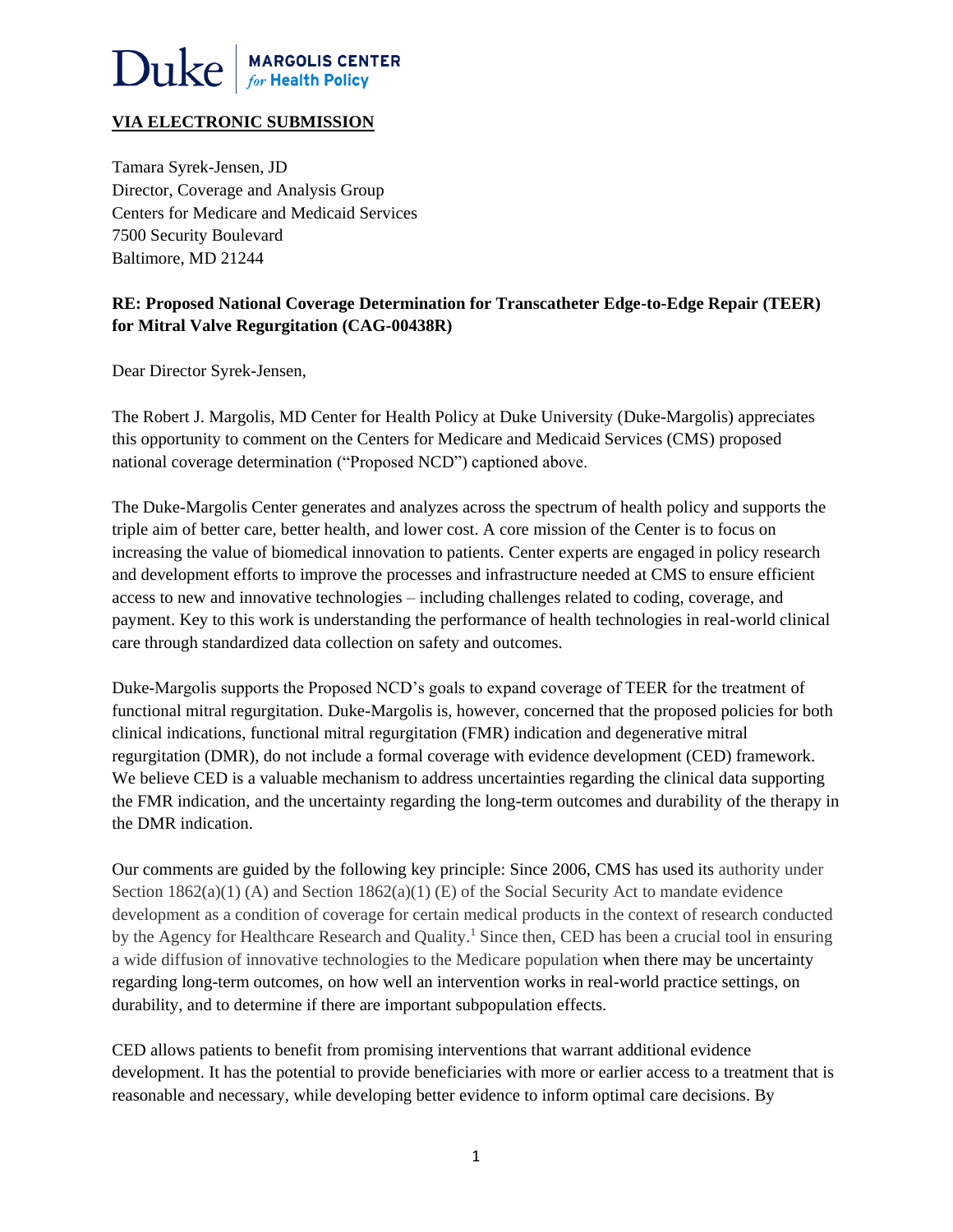promoting continued evidence development under real world settings, it helps to address questions that are not informed through clinical trials, such as long-term outcomes and effectiveness, determining the best value for the therapy, and collecting clinical evidence across subgroups of patients or indications. While CED is not meant to be a cost containment mechanism, it helps promote the use of treatments in Medicare beneficiaries who are more likely to benefit, which can be an important tool for increasing value and avoiding unnecessary costs in Medicare.<sup>2</sup>

CMS first provided coverage for transcatheter mitral valve repair (TMVR; now proposed to be renamed to TEER) in August 2014 under the CED framework for DMR when furnished according to an approved FDA indication.<sup>3</sup> Providers were able to fulfill CED requirements by enrolling in the Society of Thoracic Surgeons/American College of Cardiology Transcatheter Valve Therapy (TVT) Registry. The TVT registry was created by a collaboration between the Society of Thoracic Surgeons (STS) and the American College of Cardiology (ACC) and was approved by CMS to meet the registry requirements outlined in the NCDs for TMVR (NCD 20.33) in 2014 and transcatheter aortic valve replacement (TAVR) in 2012 (NCD 20.32). Data from the TVT Registry has been vital for post-market surveillance of TEER, evaluating real world effectiveness, and identifying the operator and institutional criteria that inform therapeutic benefit.

## **Duke-Margolis Comments on Specific Provisions of the Proposed NCD**

#### *Coverage proposal for FMR*

CMS's analysis notes that evidence from the Cardiovascular Outcomes Assessment of the MitraClip Percutaneous Therapy for Heart Failure Patients With Functional Mitral Regurgitation (COAPT) trial, observational studies, and Medicare claims indicate that TEER for FMR is a promising treatment for Medicare patients. However, CMS notes that "evidentiary gaps remain regarding patient, interventionalist, and facility characteristics that would optimize the risk/benefit balance for TEER in Medicare beneficiaries."<sup>4</sup> Further, CMS's analysis notes that the observational studies do not reconcile discrepancies between the COAPT and Mitra-FR RCTs, and reflect "inconsistent procedures across studies, inconsistent reporting on prescribing and adherence to GDMT, incomplete follow up resulting in under-reporting of adverse events/mortality, varied procedural experience across sties, and varied time points across patients for data collection."<sup>4</sup>

While CED is notably absent in the proposed coverage decision, CMS does specify specific clinical research questions that should be addressed in future evidence generation. These research questions include patient selection criteria, long term effects, and 1-year follow up of specific clinical endpoints. Although it is encouraging that CMS continues to promote evidence development, and provides guidance on specific research questions, we are concerned that absent a CED framework, CMS will find it challenging to promote voluntary data reporting and reconcile data captured across multiple studies.

Per the current NCD 20.33, all TEER procedures (for DMR) are captured in the TVT registry. However, as CMS notes, these procedures are currently received by <1% of the Medicare population.<sup>4</sup> A significantly larger percentage of Medicare beneficiaries could be appropriate for TEER for FMR under the proposed coverage criteria, which may greatly expand the number of hospitals that provide the therapy. By removing conditional coverage, it is less likely that hospitals will newly enroll into the TVT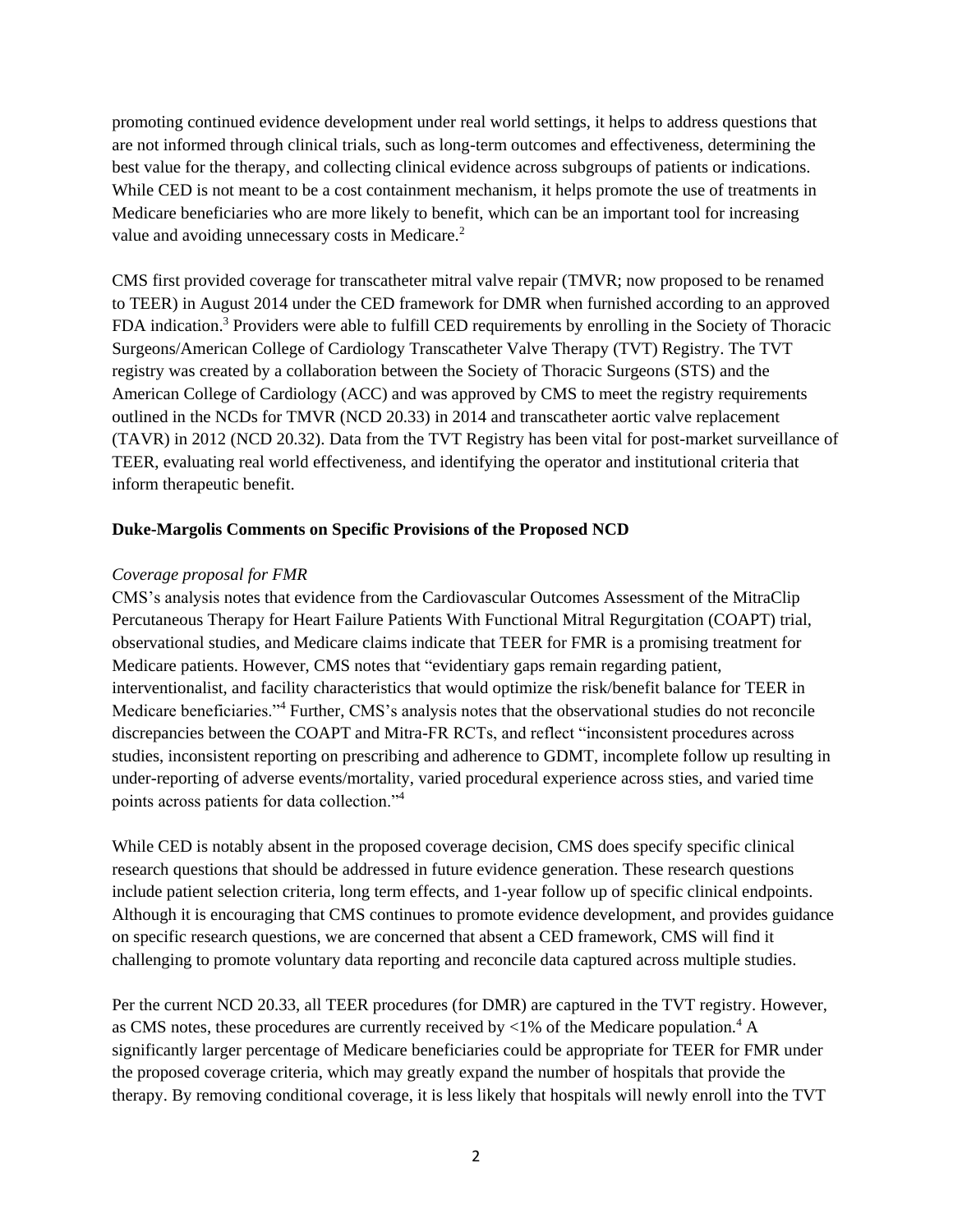registry. Although the registry creates valuable evidence, it is costly and cumbersome for many hospitals and has limitations. 5

These are valid concerns for hospitals. However, we believe that there is an opportunity to address operational limitations in the TVT registry by improving electronic data collection methods and streamlining data collection to enable broader patient access and lessen the burden on health care providers. If CMS continues CED under the NCD, there will be incentives for hospitals and the TVT registry to approach data collection that builds off advanced data systems for real world evidence, a less costly and a more effective alternative compared to the current registry. However, by removing the CED requirement there may be little motivation for stakeholders to make these improvements.

Additionally, individual clinical studies could resolve many of the questions that CMS identifies. However, without CED there is less incentive to do those studies, and, as CMS notes in their evidence review for TEER for FMR (CAG00438R) as well as DMR (CAG00438N), there are inherent issues in reconciling data across multiple studies. Per the 2014 NCD for TMVR, coverage under CED ensured that all Medicare patients that receive the therapy would be enrolled in a single national, auditable database. The advantages of a *single* national registry (or database) include:

- enabling direct comparison across all TEER devices, which will encourage technological improvements and clinical choice;
- analyzing all patients treated by different subgroups and provider types, removing any sample bias based on single institutions like centers for excellence;
- studying durability and long-term effects on a predictable timeline across all patients and subgroups;
- developing a large study population that can help identify and analyze patient, practice, and facility level variables that impact outcomes; and
- developing benchmarks for quality of care and outcomes.

As CMS notes in their analysis of the evidence for FMR, real world outcomes may not replicate those achieved in the COAPT trial, which raises questions about the generalizability of the results.<sup>4</sup> CMS addresses these concerns by issuing coverage criteria to follow the inclusion criteria of the COAPT trial, however, specifying similar inclusion criteria alone may not be sufficient to replicate the same outcomes. COAPT trial was performed under a strict set of clinical trial circumstances that cannot be reproduced in the real world. The trial specified close involvement of heart failure specialists to maximize medical therapy, echocardiographic core lab adjudication on the severity of mitral regurgitation, and careful preand peri-procedural screening of the valve anatomy and other measures. Continued evidence development is important to identify the patient population that can benefit from TEER therapy.

## *Coverage proposal for DMR*

CMS has proposed that TEER for the DMR indication, which has been covered under a CED framework since August 2014, will now have coverage decisions made by local MACs. CMS notes that there is now sufficient evidence to make a coverage determination and due to the low volume of procedures, MACs are better equipped to make coverage decisions based on their understanding of "local patient, physician, and institutional factors, which are especially important when overall prevalence is low."<sup>4</sup>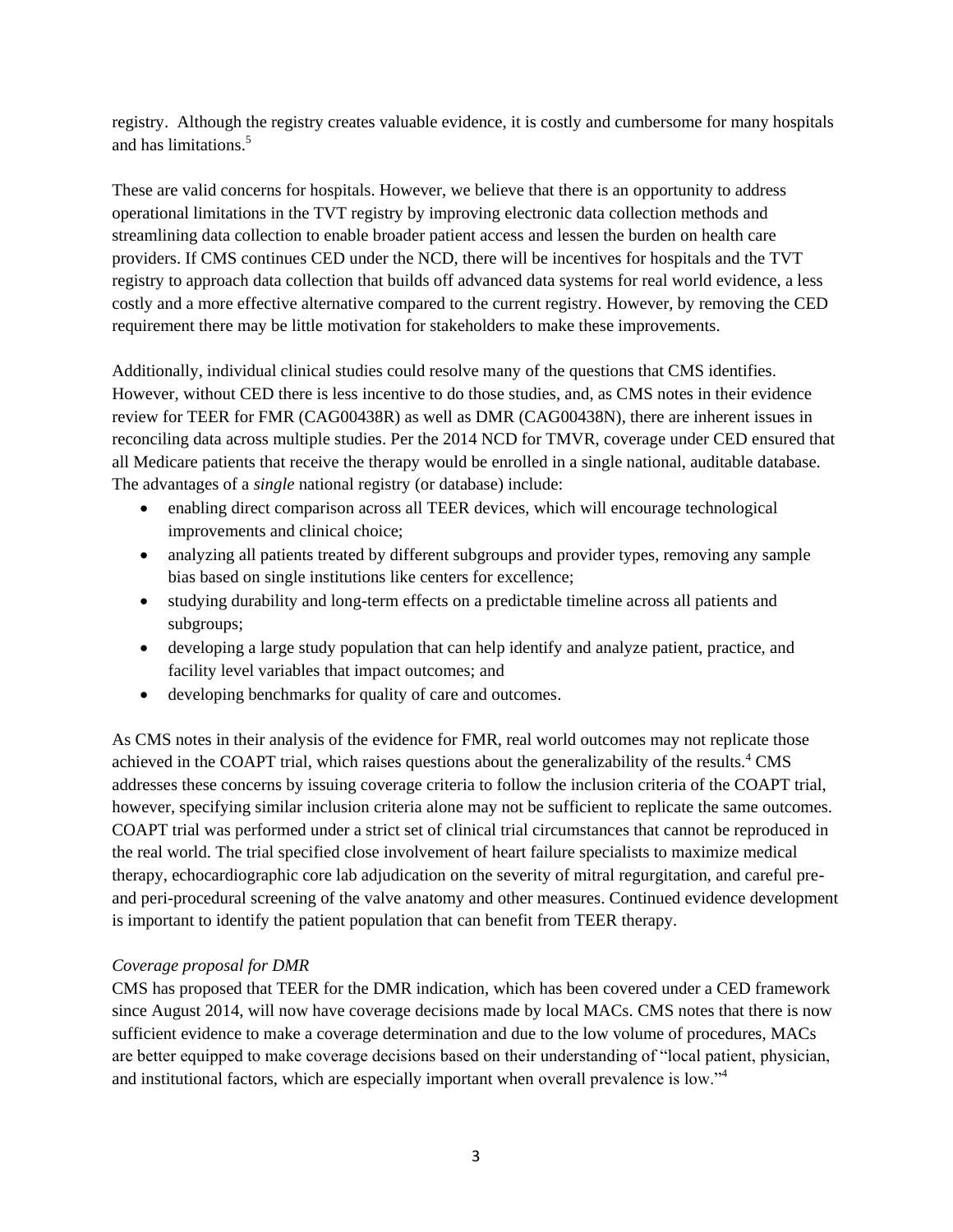While there has been a great deal of evidence on the effectiveness of TEER for DMR, Duke-Margolis believes that there are still questions regarding the long-term health outcomes of patients, as well as the durability of the therapy beyond five years. Continued data collection through a modernized TVT registry that obtains critical data more efficiently would address these questions. By entrusting local MACs on coverage criteria, future data collection will be limited since MACs cannot enforce CED. Even if a local MAC requires CED, the data may be inconsistent and vary among each jurisdiction. TEER needs reliable and efficient evidence development on long-term outcomes, on how well the intervention works in particular practice settings, and important subpopulation effects.<sup>2</sup>

Multiple coverage policies for different indications, enforced by multiple authorities is operationally challenging. It will be particularly cumbersome for the MACs to determine the indication for each claim and they will need guidance on standardizing across regional areas. Further, the absence of a systematic and predictable approach for coverage and approval can result in additional administrative burdens on health care providers. Finally, in the event there are differing coverage criteria across MAC jurisdictions, there will be uneven coverage for an established procedure and will be counter to goals of equal access to care.

## **Conclusion**

Part of CMS's charge to improve the health and quality of life of its beneficiaries is linked to ensuring adequate and equitable access to medical therapies, especially with potential transformational technologies. CED achieves this through careful and streamlined monitoring of use of the technology in the real world with the added safety and patient protections provided by expert clinicians in facilities that furnish an appropriate environment with data collection.<sup>5</sup>

Given the conflicting evidence of the therapeutic benefit of TEER on heart failure patients, CED is a reliable means of collecting standard, specific data across all providers. Collecting data from the entire population in a consistent, timely, and transparent manner will help with better understanding safety signals and risk factors. This will result in practice improvements, future device innovations, and improved health outcomes.

\*\*\*\*\*

The Duke-Margolis Center appreciates CMS's consideration of our comments, and the Administration's support for advancing high-value, affordable healthcare. We and our colleagues would be pleased to provide more information on these issues if that would be helpful.

Sincerely,

Mark McClellan – Director, Duke-Margolis Center Beena Bhuiyan Khan – Research Associate, Duke-Margolis Center Rebecca Ray – Senior Research Assistant, Duke-Margolis Center Christina Silcox – Managing Associate, Duke-Margolis Center Marianne Hamilton Lopez – Research Director, Duke-Margolis Center (marianne.hamilton.lopez@duke.edu)